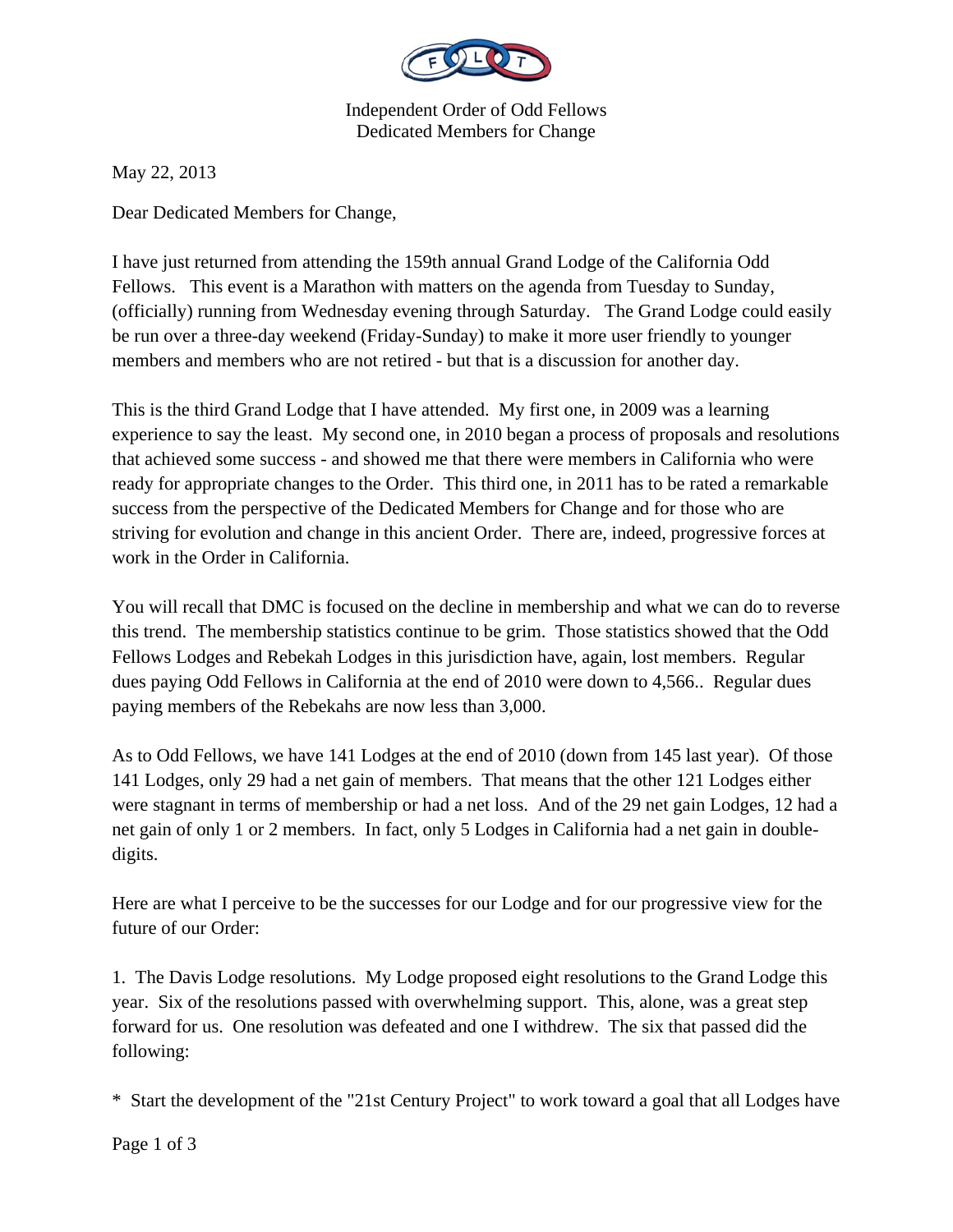

Independent Order of Odd Fellows Dedicated Members for Change

a minimum number of 21 members.

\* The Grand Lodge officers are charged with developing a program to foster community outreach and good community works by Lodges.

\* The Grand Lodge officers are charged with developing a program to foster good fellowship activities within Lodges.

\* The Grand Lodge encourages at least six open social meetings of Lodges per year. open to the public and prospective members.

\* The Membership Challenge Grant Program (which was proposed by the Davis Lodge in 2010) will continue for another year.

\* The Grand Lodge encourages joint social meetings of Odd Fellows and Rebekahs Lodges.

Defeated was our proposal to make Grand Lodge officer visits voluntary, rather than mandatory. And I withdrew our proposal to boycott Sovereign Grand Lodge (I did so for good and valid reasons as will be explained below).

2. Elections. This was a watershed year because we elected a member of DMC to the position of Grand Warden. This is a key position because the Grand Warden is on track to become the Deputy Grand Master next year, and becomes the Grand Master of California the year thereafter. Rick Boyles was elected with 54% of the vote. The fact that we were able to achieve such a strong majority speaks well for the future. Also I should mention that I was re-elected (without opposition) to the Odd Fellows Homes Board (the Board that runs our two retirement communities in Napa and Saratoga) and Vic Bucher - a member of DMC - was also elected to an open position on that Board. I have also been appointed chair of the Grand Lodge Judiciary Committee. And another member of DMC - Peter Sellars (who is also a member of the Grand Lodge Board of Directors) - was appointed as Chair of the Membership Committee for Grand Lodge.

3. Dedicated Members for Change. DMC held our first meeting and dinner at the Grand Lodge and - much to our delight - attracted 80 members to this event! What was striking were the number of leaders of the Order who attended, including Rod Metoyer who is now the Deputy Grand Master, Rick Boyles who is now the Grand Warden, Randy Krassow, the Chairman of the Grand Lodge Board of Directors, Grand Lodge Board of Directors Vice Chairman John Morgan, Past Sovereign Grand Master and Past Grand Master Don Smith, and numerous Past Grands of Lodges throughout California. Our e-mail matrix of DMC now contains the names of close to 100 Odd Fellows and Rebekahs, and many leaders in this Order. During Grand Lodge I spoke to many members of the Order and am convinced that virtually everyone understands the dilemma we face with declining membership. We are truly all in this together. There may be different solutions that we propose, but we all wish to achieve the same result: The growth and